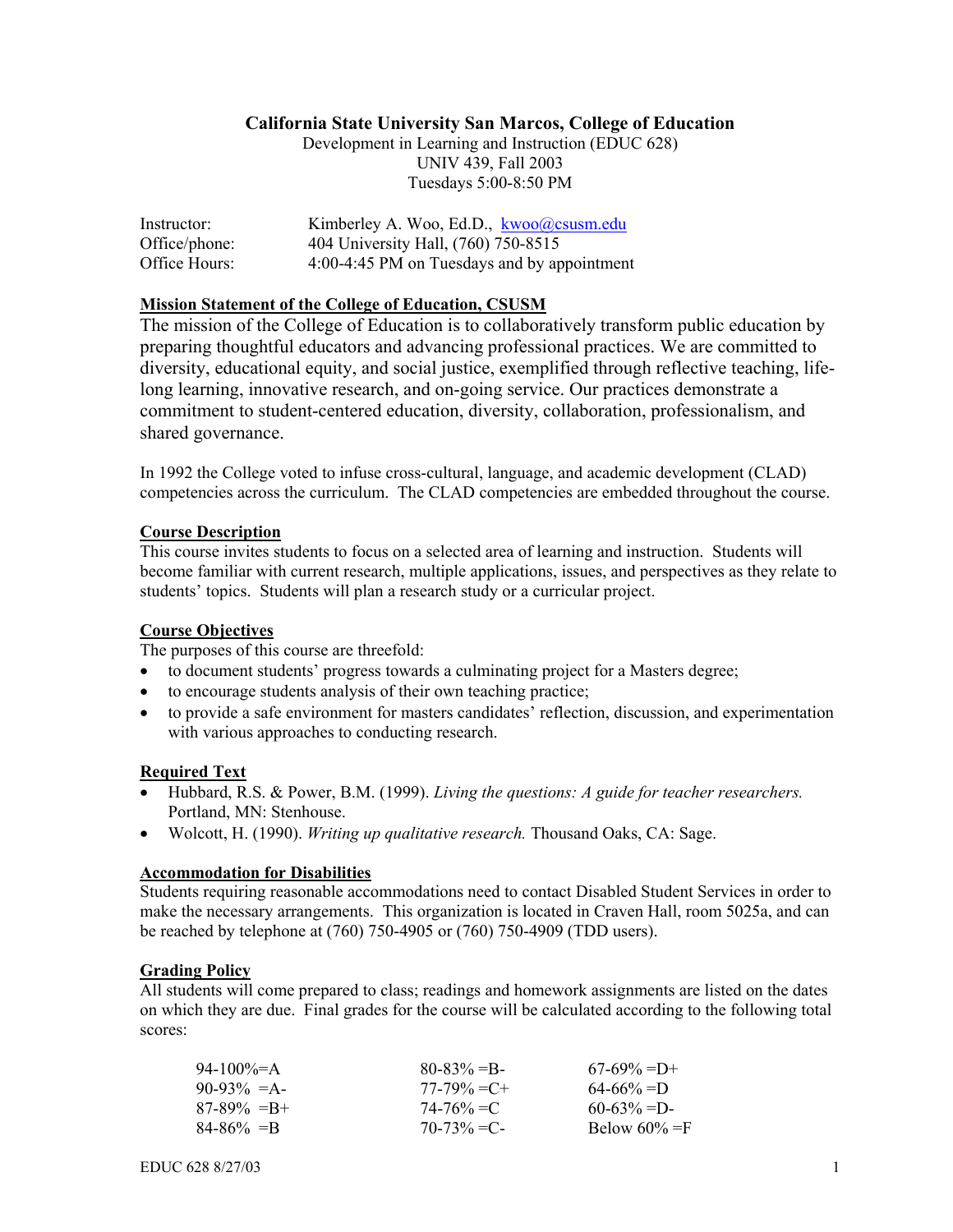All required work is expected to be on time. One grade level will be deducted for each class meeting for which it is late (e.g., an "A" assignment that is submitted one class session late will be marked down to an A-). Unless prior instructor approval is secured, assignments will not be accepted three class sessions after which they are due. Life and death situations will be handled on a case-by-case basis, as determined by the instructor.

It is expected that students will proofread and edit their assignments prior to submission. Students will ensure that the text is error-free (grammar, spelling), and ideas are logically and concisely presented. Refer to American Psychological Association (APA) manual,  $5<sup>th</sup>$  edition, for guidance. Neglecting to do the above will impact the instructor's ability to read and understand the text; the assignment's grade will be negatively affected as a result of this oversight.

Finally, students will conduct themselves in a professional manner. This notion of professionalism includes but is not limited to:

- On-time arrival to all class sessions;
- Advance preparation of readings and timely submission of assignments;
- Respectful participation in all settings (e.g., whole group, small group, in/outside of class);
- Carefully considered, culturally aware approaches to solution-finding.

#### **Plagiarism**

All work submitted for this course should reflect students' efforts. When relying on supporting documents authored by others, it is necessary to cite them clearly and completely. Failure to do so may result in failure of the course.

#### **College of Education attendance policy**

Due to the interactive nature of courses in the College, and the value placed on the contributions of every student, students are expected to prepare for, attend, and participate in all classes. For extenuating circumstances contact the instructors **before** class is missed, and make arrangements to make up what was missed. At minimum, a student must attend more than 80% of class time, or s/he may not receive a passing grade for the course. If a student misses two class sessions or is late (or leaves early) for more than three sessions, the highest possible grade earned will be a "C+". **Notification of absences does not allow students to assume they are automatically excused.** 

\_\_\_\_\_\_\_\_\_\_\_\_\_\_\_\_\_\_\_\_\_\_\_\_\_\_\_\_\_\_ \_\_\_\_\_\_\_\_\_\_\_\_\_\_\_\_\_\_\_\_\_\_\_\_\_\_\_\_\_\_ (student's name/ signature and date) (home telephone/cell phone)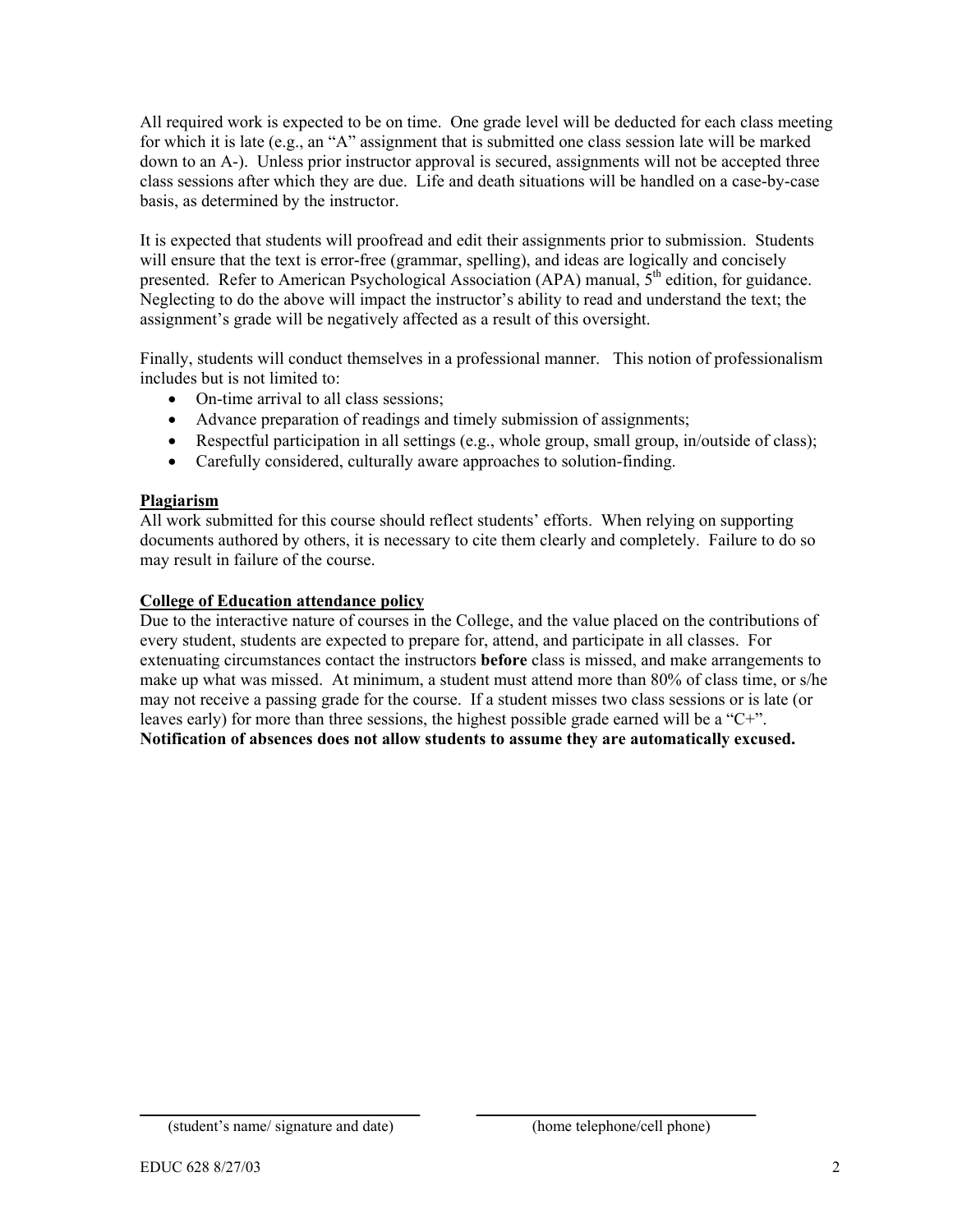# **Attendance/participation (12%)**

| 9/2  | 10/14 | schedule ind./small groups |
|------|-------|----------------------------|
| 9/9  | 10/21 |                            |
| 9/16 | 10/28 |                            |
| 9/23 | 11/4  |                            |
| 9/30 | 11/11 |                            |
| 10/7 | 11/18 |                            |

## **Assignments (88%)**

| Facilitate dialogue about project (three times)<br>(date) |                                              | (5%)   |          |
|-----------------------------------------------------------|----------------------------------------------|--------|----------|
|                                                           |                                              | (date) | (5%)     |
|                                                           |                                              | (date) | (5%)     |
| 9/23                                                      | $1st$ draft of Masters project (3-10 pages)  |        | (15%)    |
| 9/30                                                      | Feedback to a peer's 1st draft               |        | (5%)     |
| 10/28                                                     | $2nd$ draft of Masters project (7-15 pages)  |        | (15%)    |
| 11/4                                                      | Feedback to a peer's $2nd$ draft             |        | (5%)     |
| 11/11                                                     | Final draft of Masters project (10-20 pages) |        | (20%)    |
| 11/18                                                     | Practice presentations                       |        | $(10\%)$ |
| $On-going$                                                | Suggest a song title for 10/28               |        | (3%)     |

**Total**  $(100\%)$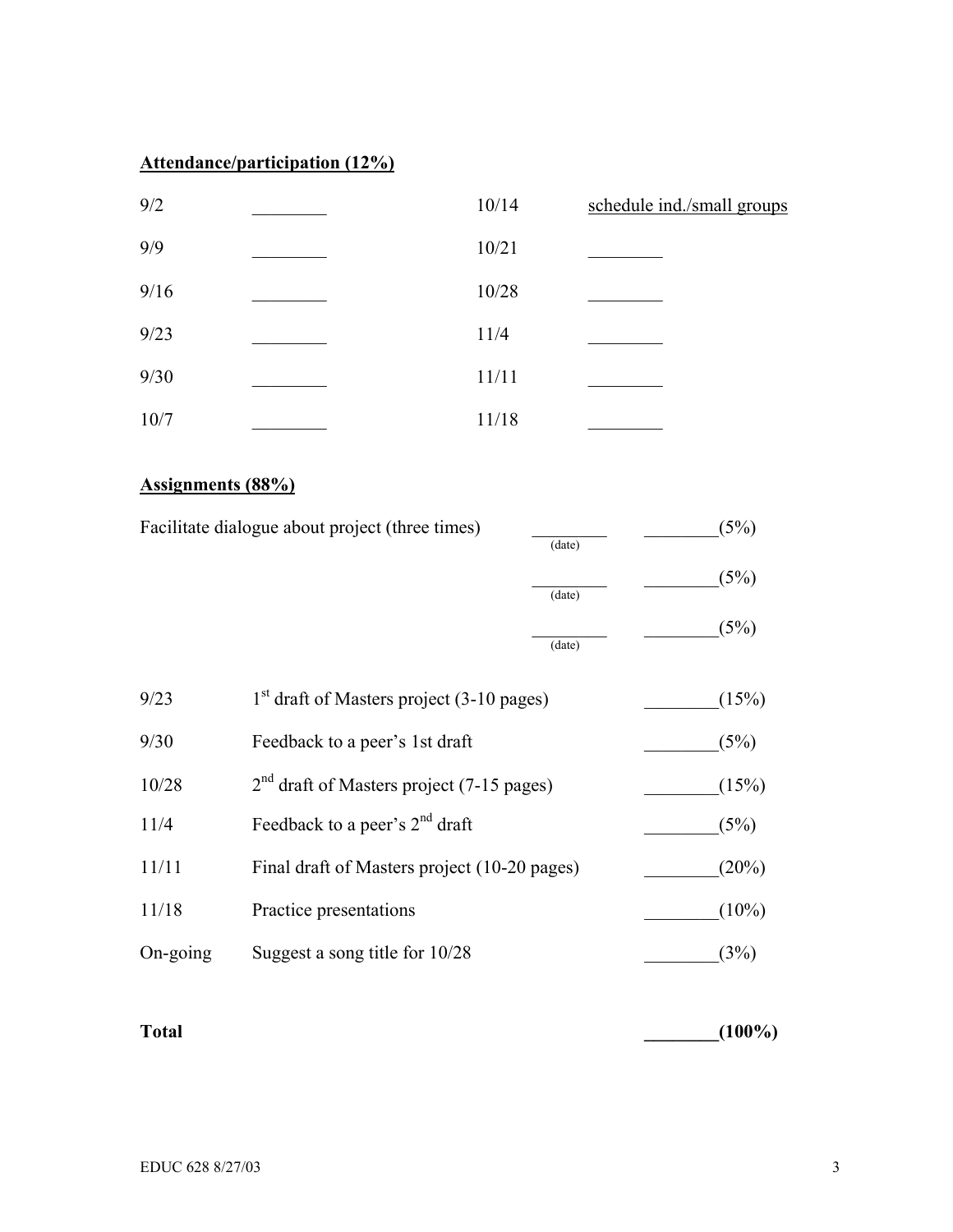| September 2  | Introduction to course<br>Two truths and a lie.<br>Review steps in a Masters program.<br>$\bullet$<br>Think about (R) research.<br>$\bullet$<br>What does research look like?<br>O<br>Who engages in research?<br>O<br>Where is research done?<br>$\circ$<br>o Is there a best time to do research?<br>o Why should we do research?<br>Review basic components of a thesis/project.<br>O |
|--------------|------------------------------------------------------------------------------------------------------------------------------------------------------------------------------------------------------------------------------------------------------------------------------------------------------------------------------------------------------------------------------------------|
|              | Assessment activity to discern students' starting points and<br>personal goals for the course.<br>Review syllabus, course, and project presentation expectations.<br>Pick project presentation nights.<br>$\bullet$                                                                                                                                                                      |
| September 9  | Let's start at the very beginning: (Re) visiting our preliminary<br>thinking and basic research skills<br>Learning to write an abstract/précis: An icebreaker activity to<br>review key points.<br>(Re)learning to write a literature review.<br>* H & P, chapters 1-2.<br>∗<br>W, chapters 1-2.                                                                                         |
| September 16 | Continuing with preliminary thinking and basic research skills<br>APA citation exercise from 9/9 and 9/16 readings.<br>Develop a 15 pt. rubric for $1st$ draft.<br>$\bullet$<br>Two students present their work.<br>$\ast$<br>$H$ & P, chapter 3.<br>*<br>W, chapter 3.                                                                                                                  |
| September 23 | Follow the yellow bring road: Organizing research<br>Brainstorming and trying various data organization techniques.<br>$\bullet$<br>Two students present their work.<br>Turn in 1 <sup>st</sup> draft of Masters project (3-10 pages)<br>∗<br>*<br>W, chapter 4.                                                                                                                         |
| September 30 | Continuing along the yellow brick road: More thinking about<br>organizing data.<br>In-class feedback to peer's work, with particular attention to<br>organization.<br>Two students present their work.<br>Feedback to a peer's 1 <sup>st</sup> draft.<br>$\ast$<br>H & P, chapter 4.                                                                                                     |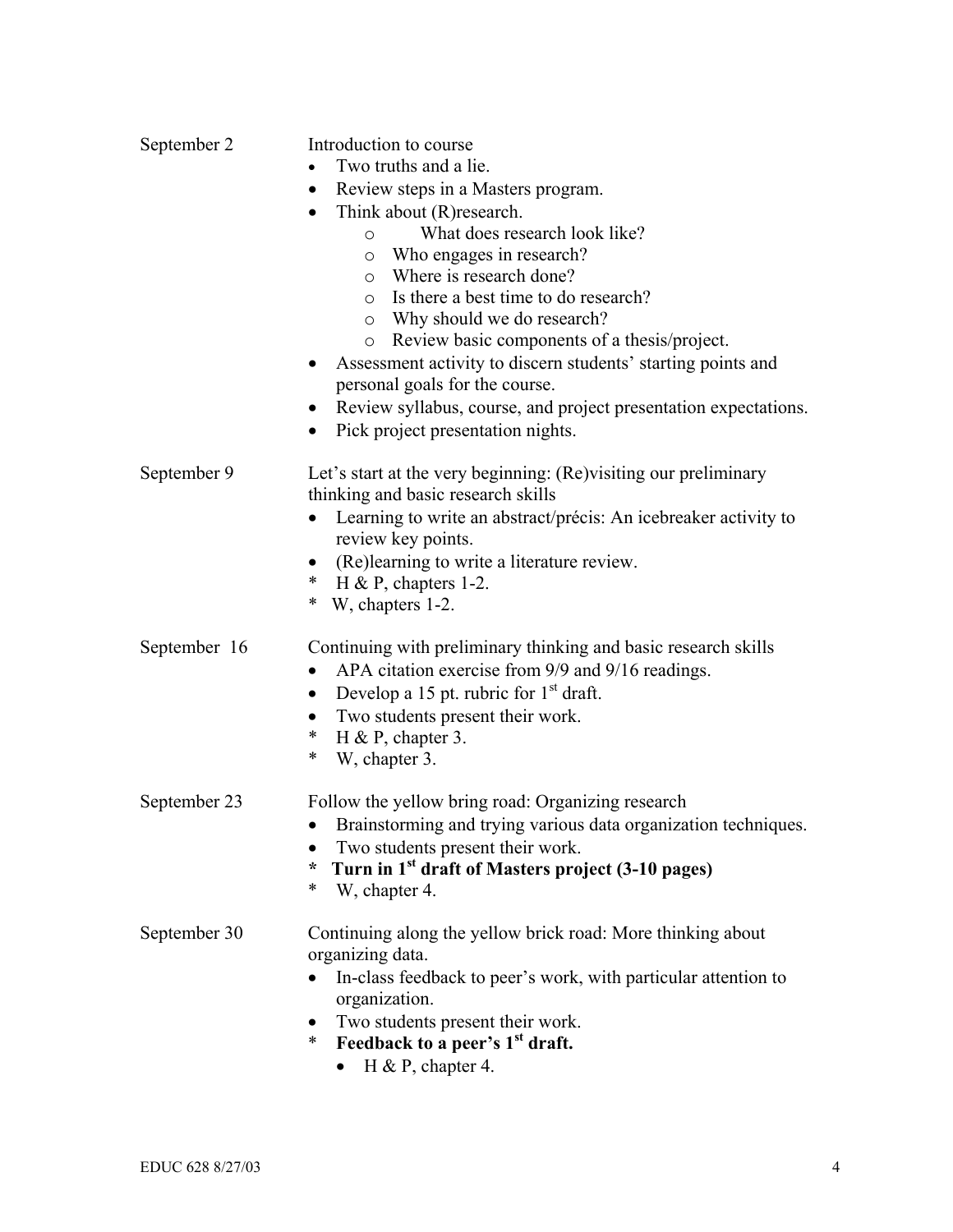| October 7   | Living la vida loca: Diving into data analysis<br>Hands-on activity: Organizing data in at least two different ways.<br>Pros and cons?<br>Make appointments (30 minutes at a time) to meet individually or<br>in small groups<br>With Pr. Woo regarding research skills/research project/data<br>analysis.<br>Two students present their work<br>*<br>H & P, chapter 5.<br>*<br>W, chapter 5 |
|-------------|----------------------------------------------------------------------------------------------------------------------------------------------------------------------------------------------------------------------------------------------------------------------------------------------------------------------------------------------------------------------------------------------|
| October 14  | Continuing la via loca: Meeting individually or in small groups<br>With Pr. Woo to talk about specifics of research skills/research<br>Project/data analysis<br>H & P, chapter 6.<br>∗                                                                                                                                                                                                       |
| October 21  | Fantasy: Thinking and reading like a researcher<br>Encouraging students to adopt researcher lenses.<br>$\bullet$<br>Develop 15 pt. rubric for 2nd draft.<br>Two students present their work<br>H & P, chapter $6 & 7$ .<br>*<br>*<br>W, chapter 5.                                                                                                                                           |
| October 28  | (need a song) Recommendations for future work<br>Individual/ then pair share ways in which to continue building<br>upon work. "What areas need further exploration?"<br>Turn in 2 <sup>nd</sup> draft of Masters project (7-15 pages).<br>$\bullet$<br>H & P, chapter $8$<br>$\bullet$                                                                                                       |
| November 4  | Continuing future work<br>In-class feedback to peer's work, with particular attention to data<br>analysis and areas for future work.<br>Feedback to a peer's 2 <sup>nd</sup> draft.<br>∗<br>H & P. chapter $9$<br>*<br>W, chapter 6                                                                                                                                                          |
| November 11 | I did it my way: Preparing for the "defense"<br>Review entire process:<br>Did I meet my personal goals for the course?<br>$\circ$<br>What helped?<br>O<br>What hindered my progress?<br>$\circ$<br>Co-create the practice presentation format and rubric.<br>O<br>÷<br>Submit final version of Masters project (10-20 pages long).                                                           |
| November 18 | Wrap up<br>Practice presentations<br>Course evaluations.                                                                                                                                                                                                                                                                                                                                     |